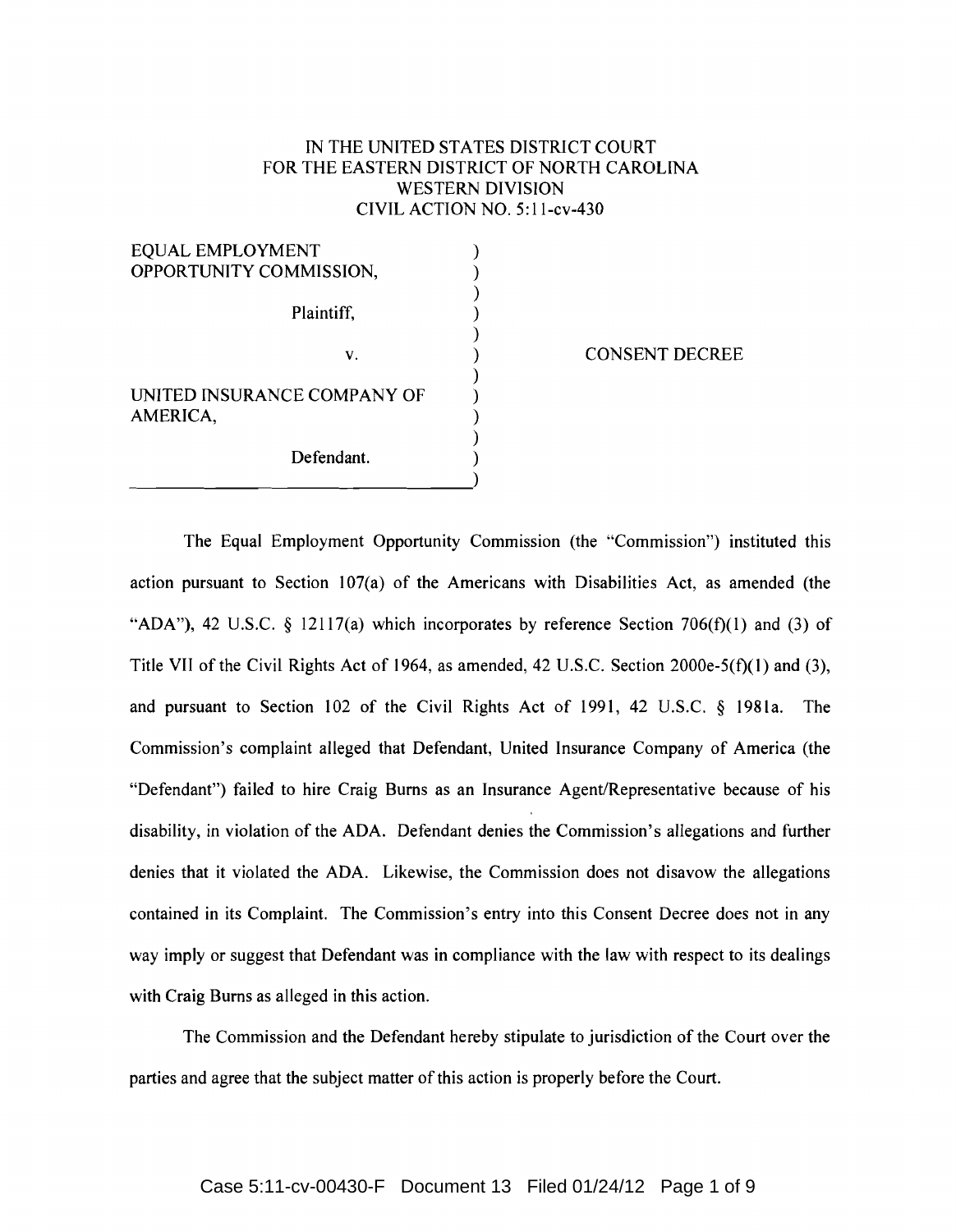The parties have advised this Court that they desire to resolve the allegations in the Complaint without the burden, expense, and delay of further litigation.

It is therefore the finding of this Court, made on the pleadings and the record as a whole, that: (1) the Court has jurisdiction over the parties and the subject matter of this action; (2) the purpose and provisions of the ADA will be promoted and effectuated by the entry of the Consent Decree; and (3) this Decree resolves all matters in controversy between the parties as provided in paragraphs 1 through 15 below.

It is therefore ORDERED, ADJUDGED AND DECREED as follows:

1. Defendant shall not engage in any employment practice that discriminates on the basis of an individual's disability within the meaning of the ADA. Further, Defendant shall not refuse to hire, discharge, or otherwise exclude or disqualify any applicant or employee with a disability from employment with Defendant based on any perceived safety risk related to the individual's disability without first (a) performing an assessment of whether the applicant or employee poses a direct threat using an assessment process and decisional criteria that comply with the ADA and (b) considering whether there are any reasonable accommodations available that could eliminate or significantly reduce any perceived safety risk to an acceptable level.

2. Defendant shall not discriminate or retaliate against any person because of his or her opposition to any practice made unlawful under the ADA or because of the filing of a charge, the giving of testimony or assistance, or the participation in any investigation, proceeding or hearing under that statute.

3. Defendant shall pay Craig Burns the sum of Thirty Seven Thousand Five Hundred and no 100s Dollars (\$37,500.00) in settlement of the claims raised in this action. Defendant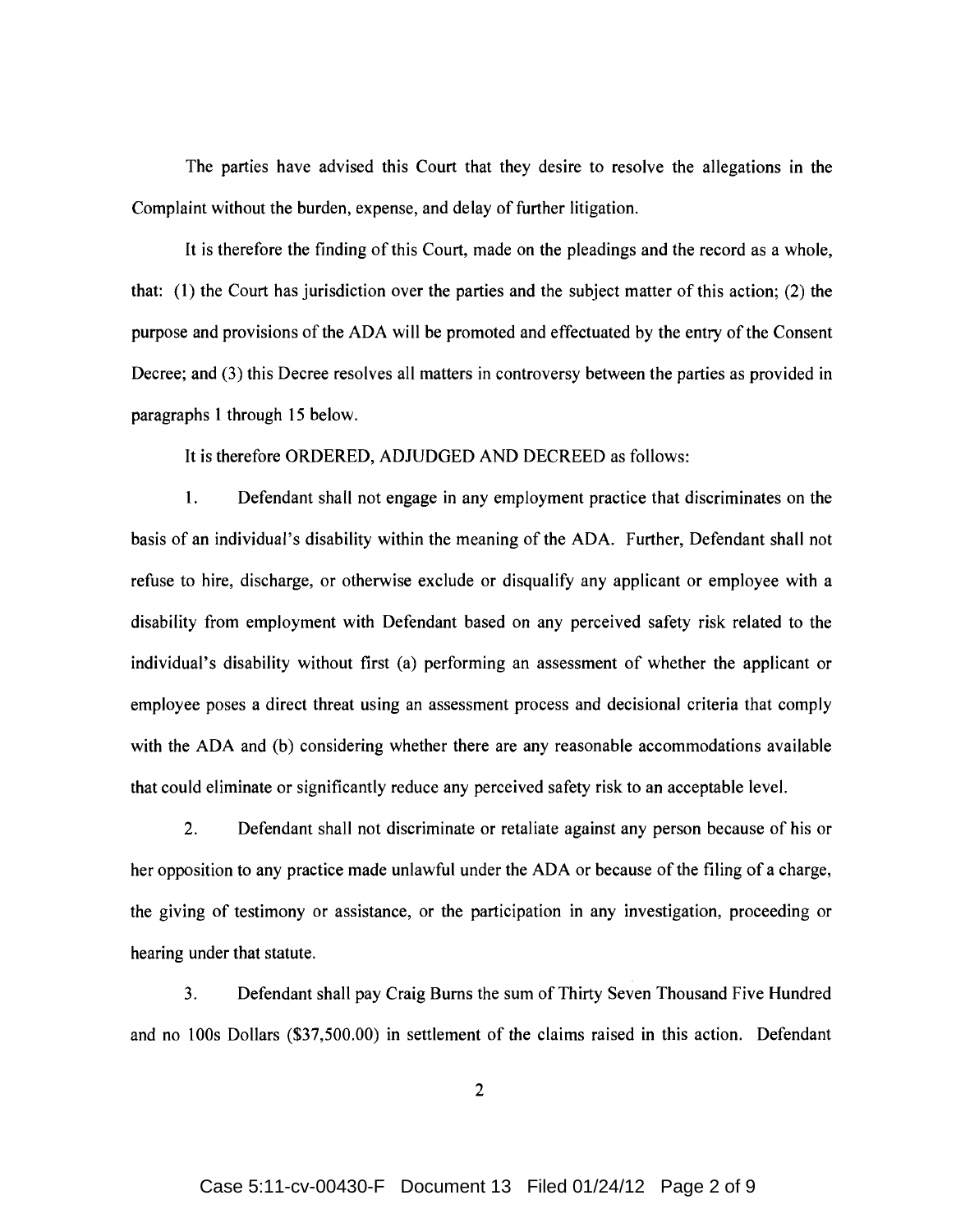shall make payment by issuing a check payable to Craig Burns. Payment shall be made within fifteen (15) days after the Court approves this Consent Decree, and Defendant shall mail the check to Craig Burns at an address provided by the Commission. Within ten (10) days after the check has been sent, Defendant shall mail to Lynette A. Barnes, Regional Attorney, Equal Employment Opportunity Commission, 129 W. Trade Street, Suite 400, Charlotte N.C., 28202, a copy of the check and proof of its delivery to Craig Burns.

4. Within ten (10) days of the entry of this Decree by the Court, Defendant shall remove from the personnel file of Craig Burns any and all documents, entries, or references of any kind relating to the facts and circumstances which led to the filing of EEOC Charge Number 433-2010-00762 and the related events that occurred thereafter. Within fifteen (15) days of the entry of this Decree by the Court, Defendant shall report compliance with this provision to the EEOC.

5. Defendant shall maintain an anti-discrimination policy that includes the prohibition against discrimination based on disability. Defendant shall maintain procedures for reporting discrimination and a procedure for the thorough and immediate investigation of employee complaints of discrimination. During the term of this Decree, Defendant shall distribute the policy to all new employees and review it with them at the time of hire.

6. During the term of this Decree, Defendant shall post a copy of the policy described in paragraph 5, *supra*, in its central office in St. Louis, Missouri in a place where it is visible to all of its personnel whose job duties include those listed in paragraph 7 below. If the policy becomes defaced or unreadable, Defendant shall replace it by posting another copy of the policy. Within ninety-five (95) days after the Consent Decree is entered, Defendant will post the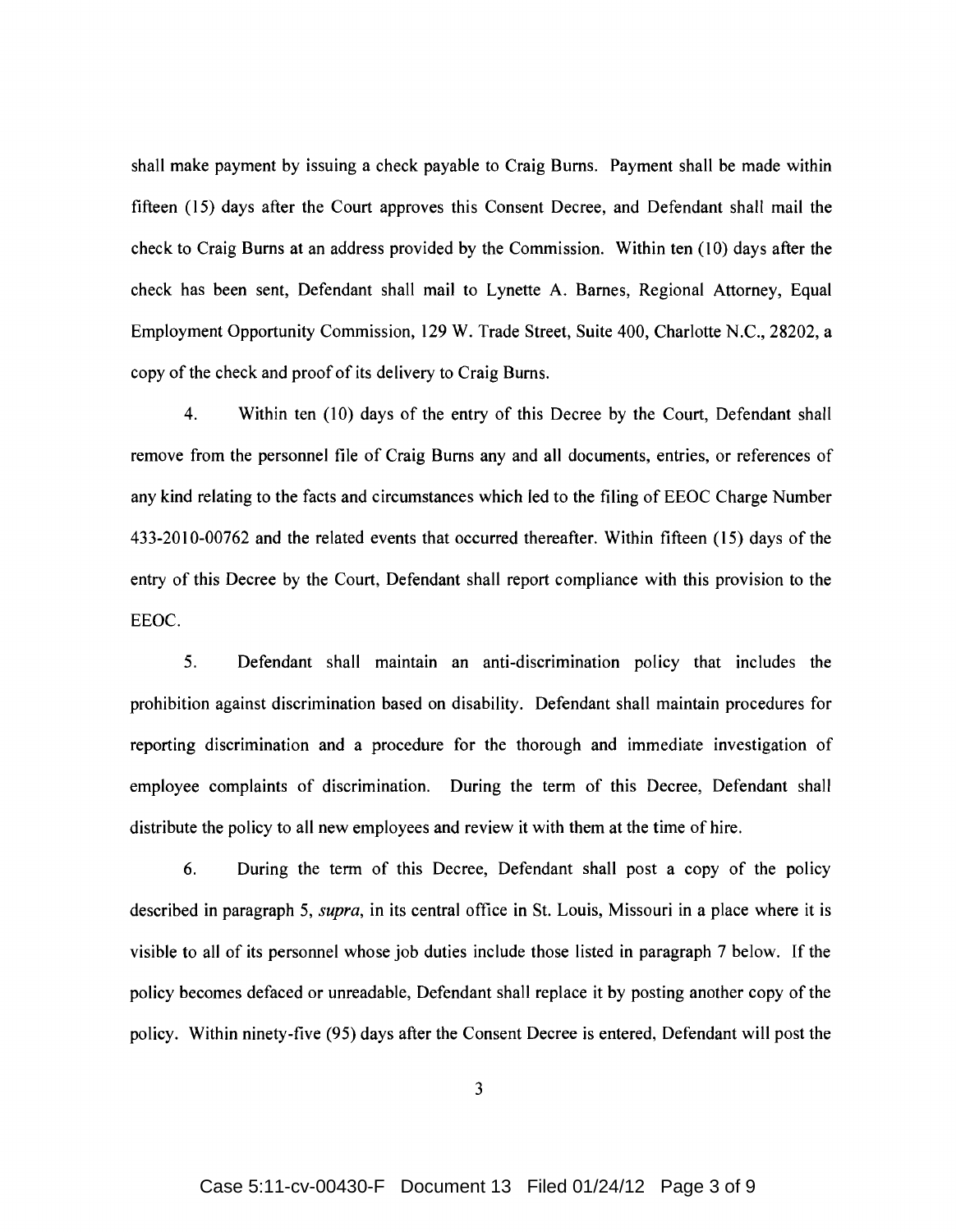policy and notify the EEOC that it has been posted.

7. During the term of this Decree, Defendant shall provide a training program to all of its personnel in its central office in 81. Louis, Missouri whose job duties include: making hiring and discharge decisions; assessing whether an employee or applicant constitutes a direct threat as defined by the ADA; acting on requests for reasonable accommodations; receiving and investigating complaints of discrimination; and/or making decisions regarding preventative and corrective actions as a result of discrimination investigations. The training program shall include an explanation of the requirements of the ADA and its prohibition against retaliation in the workplace. The training program shall also include an explanation of Defendant's policy referenced in paragraph 5 above, and an explanation of the rights and responsibilities of employees and managers under the policy. In addition, the training shall include the following:

- (a) An explanation of the employer's obligation to conduct an individualized assessment in determining whether an employee or applicant is disabled under the ADA;
- (b) A list of appropriate methods for determining whether an employee or applicant poses a direct threat as defined by the ADA; and
- (c) An explanation of the obligation to engage in the interactive process under the ADA when an employee or applicant requests a reasonable accommodation.

The training program shall be completed within one hundred (100) days after entry of the Decree by the Court. At least twenty (20) days prior to the training program, Defendant shall provide the Commission with an agenda for the training program. At least ten (10) days prior to the training program, the Commission shall either: (a) notify Defendant that it approves the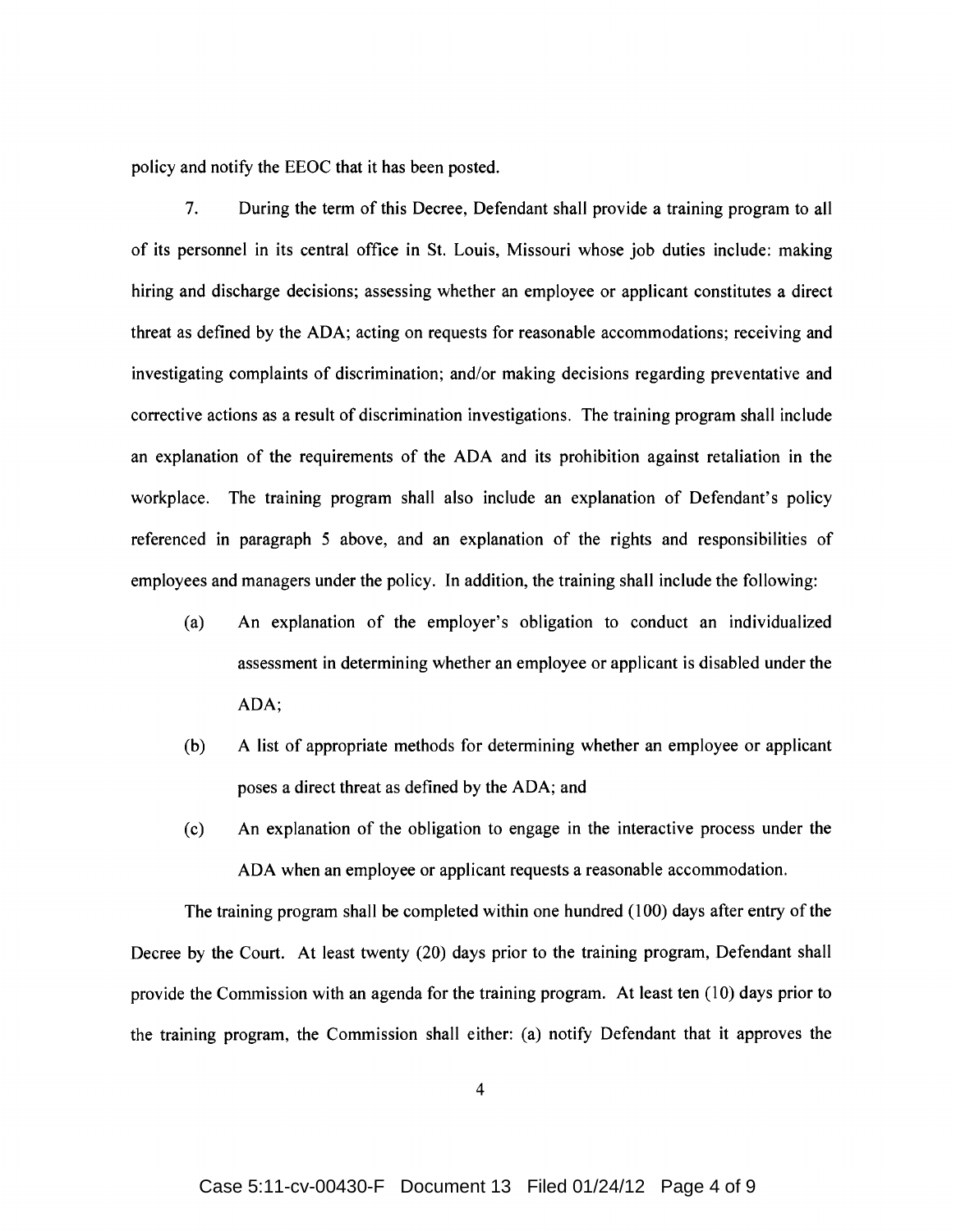agenda for the training program or (b) notify Defendant of any changes or additions that the Commission would like Defendant to make to the agenda for the training program. Within ten (10) days after completion of the training program, Defendant shall certify to the Commission the specific training which was undertaken and shall provide the Commission with a roster of all employees in attendance.

8. Beginning within thirty (30) days after the entry of this Decree by the Court, and continuing throughout the term of this Decree, Defendant shall conspicuously post the attached Employee Notice, marked Exhibit A, hereby made a part of this Decree, in its central office in St. Louis, Missouri at a place where it is visible to all of its personnel whose job duties include those listed in paragraph 7 above. If the Notice becomes defaced or unreadable, Defendant shall replace it by posting another copy of the Notice. Within forty-five (45) days after entry of this Decree, Defendant shall notify the Commission that the Notice has been posted pursuant to this provision.

9. During the term of this Consent Decree, Defendant shall provide the Commission with reports at six (6) month intervals, with the first being due four (4) months after approval by the Court of this Decree. The reports will include the following information:

A. The identity of each applicant for a position with Defendant who, to Defendant's knowledge, has a physical or mental impairment, at the time of application, including by way of identification each person's full name, social security number, last known address and telephone number, position sought, and date of application;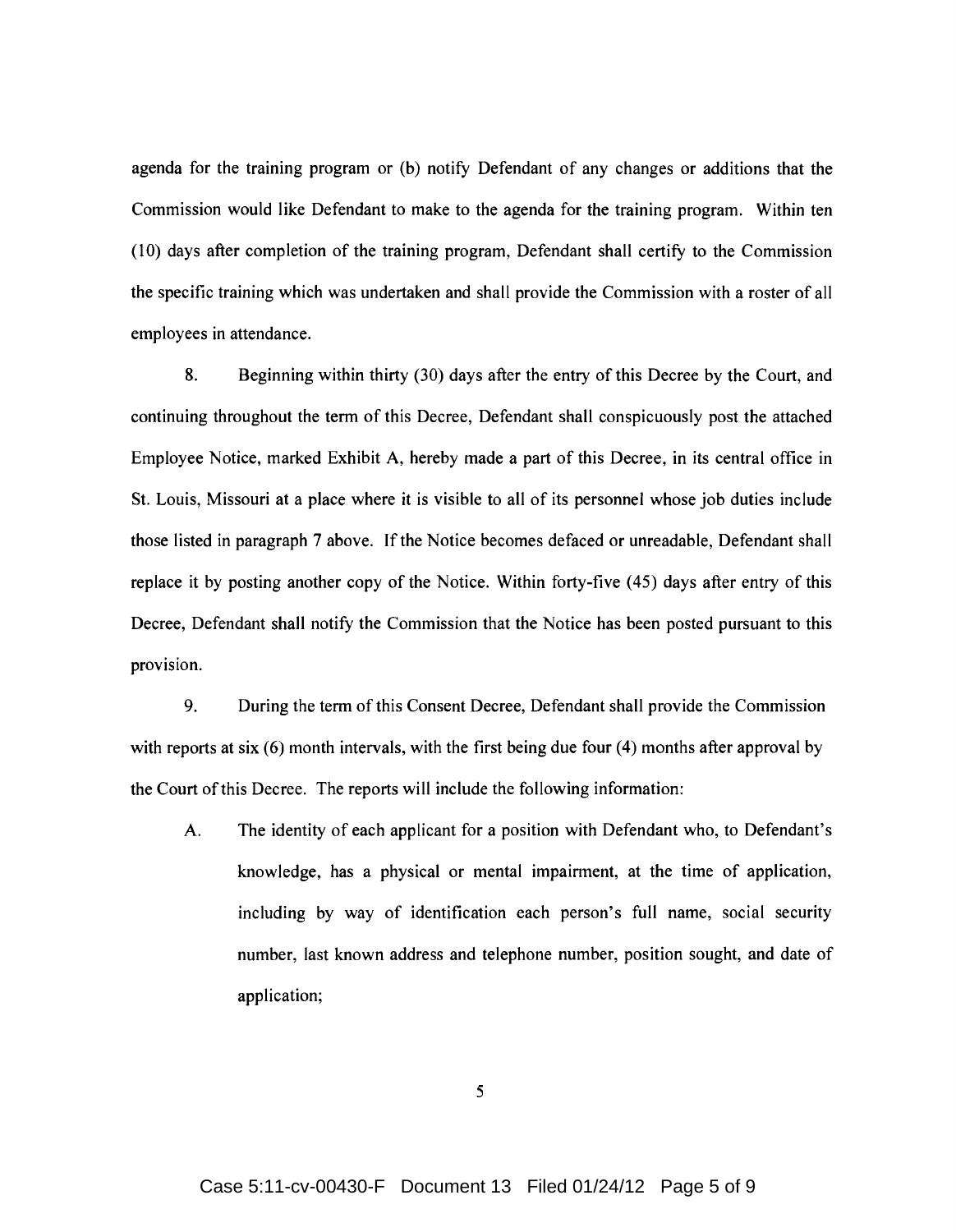B. For each person identified in 9.A above to whom no offer of employment was made, the date of the decision not to make an offer of employment, the full name and job title of each Defendant employee who took part in the decision, and the reason no offer of employment was made.

In the event there is no activity to report pursuant to this paragraph, Defendant shall send the Commission a "negative" report indicating no activity.

10. The Commission may review compliance with this Decree. As part of such review, the Commission may inspect Defendant's facilities, interview employees, and examine and copy documents after giving reasonable advance, written notice to Defendant. The Commission will give Defendant five (5) days notice of its intent to interview employees and examine and copy documents. However, no notice will be given where the Commission inspects Defendant's facilities to review compliance with the provisions of paragraphs 6 and 8.

11. If anytime during the term of this Decree, the Commission believes that Defendant is in violation of the Decree, the Commission shall give notice of the alleged violation to Defendant. Defendant shall have thirty (30) days in which to investigate and respond to the allegations. Thereafter, the parties shall then have a period of fifteen (15) days or such additional period as may be agreed upon by them, in which to engage in negotiation regarding such allegations before the Commission exercises any remedy provided by law.

12. The term of this Decree shall be for two (2) years from its entry by the Court.

13. All reports or other documents sent to the Commission by Defendant pursuant to this Consent Decree shall be sent to: (1) if by mail  $-$  Lynette A. Barnes, Regional Attorney, Equal Employment Opportunity Commission, 129 W. Trade Street, Suite 400, Charlotte N.C.,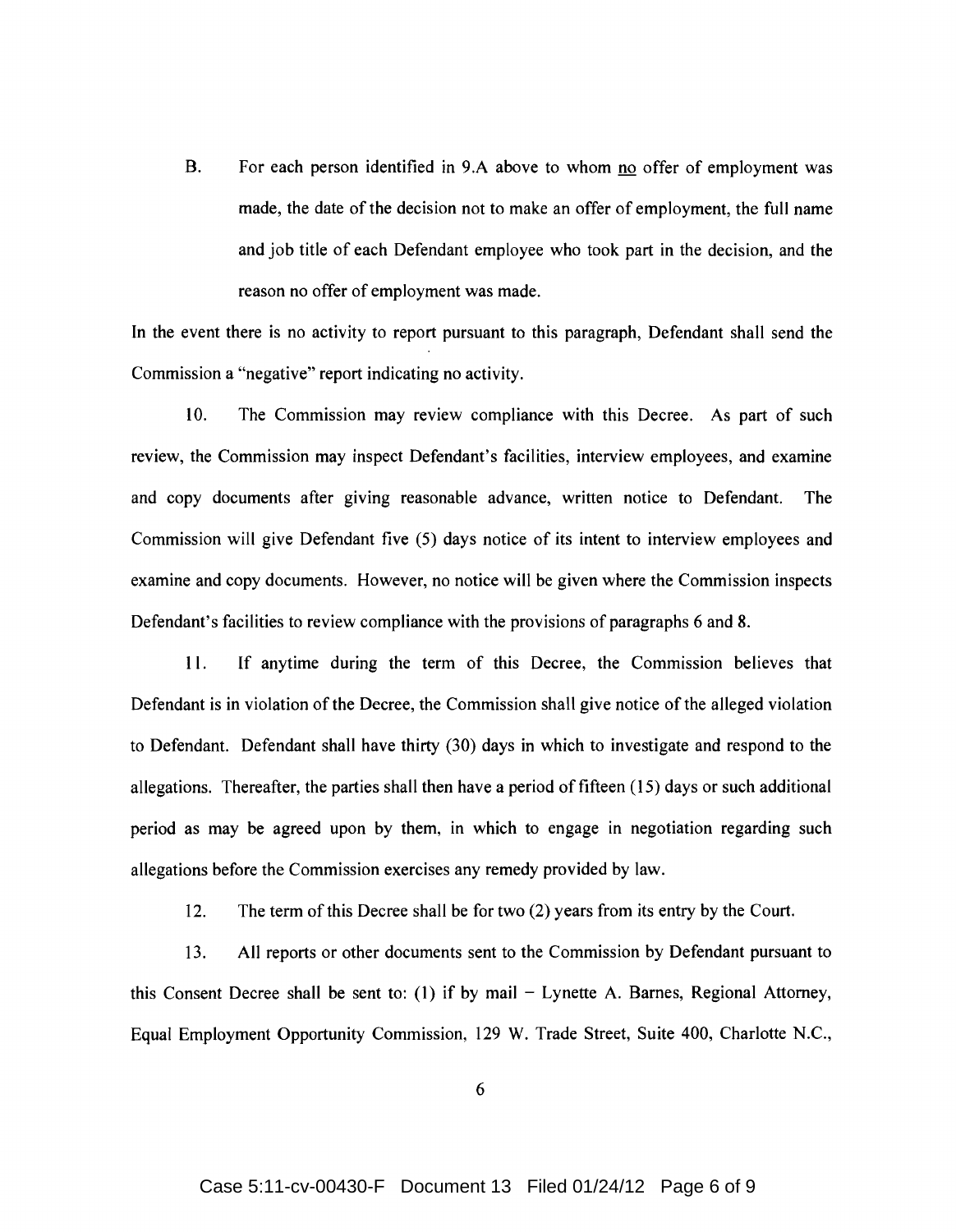28202; or (2) if by email  $-\underline{\text{EEOC-TDO-decrete-mointoring}(\omega)}$ eeoc.gov.

14. Each party shall bear its own costs and attorney's fees.

15. This Court shall retain jurisdiction of this cause for purposes of monitoring compliance with this Decree and entry of such further orders as may be necessary or appropriate.

 $\frac{1}{\text{Date}}$ 

Judge, U.S. District Court

Eastern District of North Carolina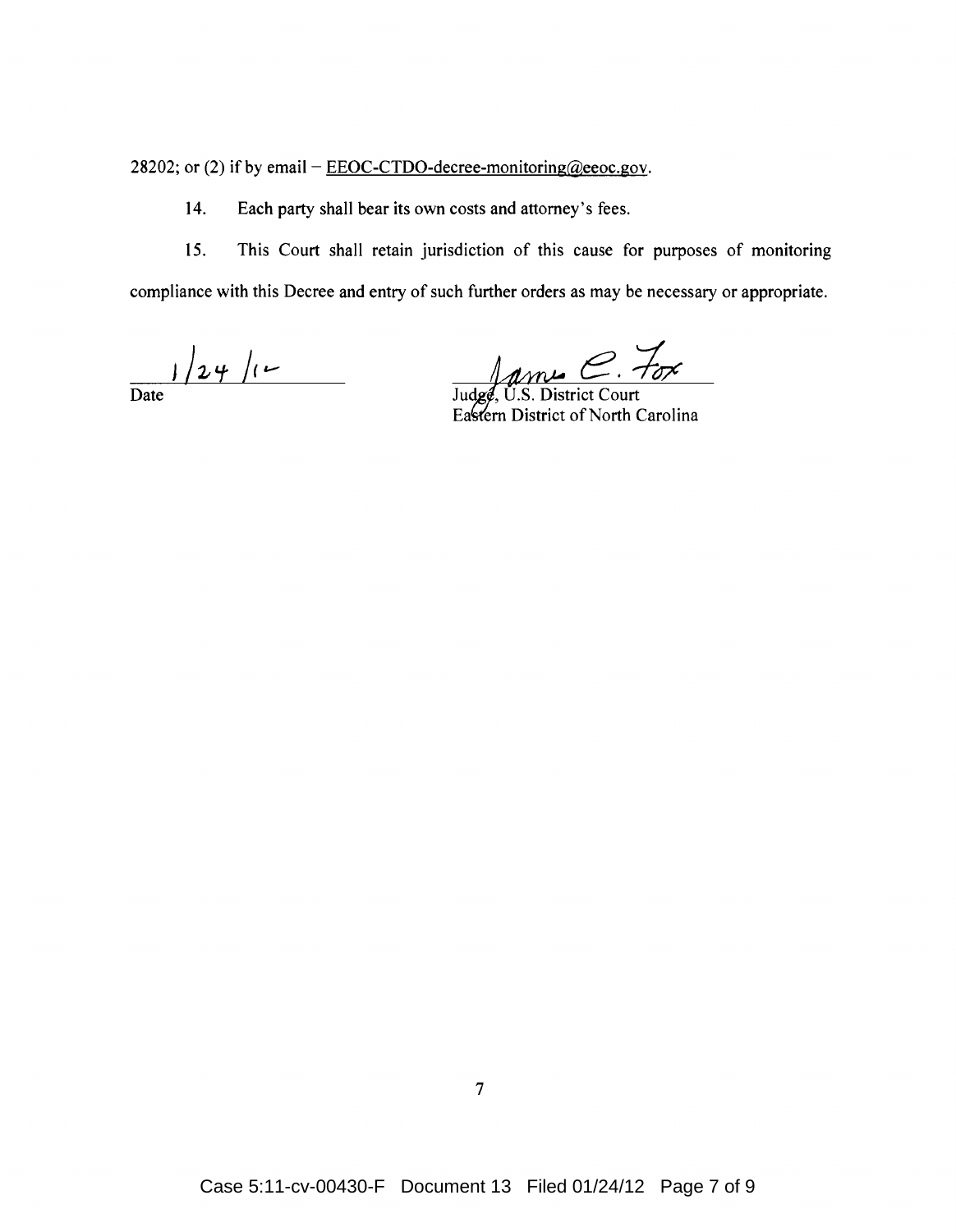The parties jointly request that the Court approve and enter the Consent Decree:

# **OPPORTUNITY COMMISION, OF AMERICA,**  Plaintiff **Defendant**

P. DAVID LOPEZ General Counsel /s/ G. Mark Jodon

Deputy General Counsel 1301 McKinney Street

GWENDOLYN YOUNG REAMS<br>
Houston, TX 77010 Associate General Counsel miodon@littler.com

/s/ Lynette A. Barnes *Attorneyfor Defendant*  LYNETTE A. BARNES Regional Attorney Charlotte District Office 129 West Trade Street, Suite 400 Charlotte, NC 28202 Phone: (704) 344-6878 lynette.barnes@eeoc.gov

/s/ Tina Burnside TINA BURNSIDE Supervisory Trial Attorney Charlotte District Office 129 West Trade Street, Suite 400 Charlotte, NC 28202 tina.bumside@eeoc.gov

/s/ Katherine A. Zimmerman KATHERINE A. ZIMMERMAN Trial Attorney Raleigh Area Office 1309 Annapolis Drive Raleigh, NC 27608 katherine.zimmerman@eeoc.gov Phone: (919) 856-4148 Fax: (919) 856-4156 N.C. State Bar No. 36393 *Attorneys for Plaintiff* 

# **EQUAL EMPLOYMENT UNITED INSURANCE COMPANY**

G. Mark Jodon JAMES L. LEE Littler Mendelson, P.C. Suite 1900 TX State Bar No. 10669400